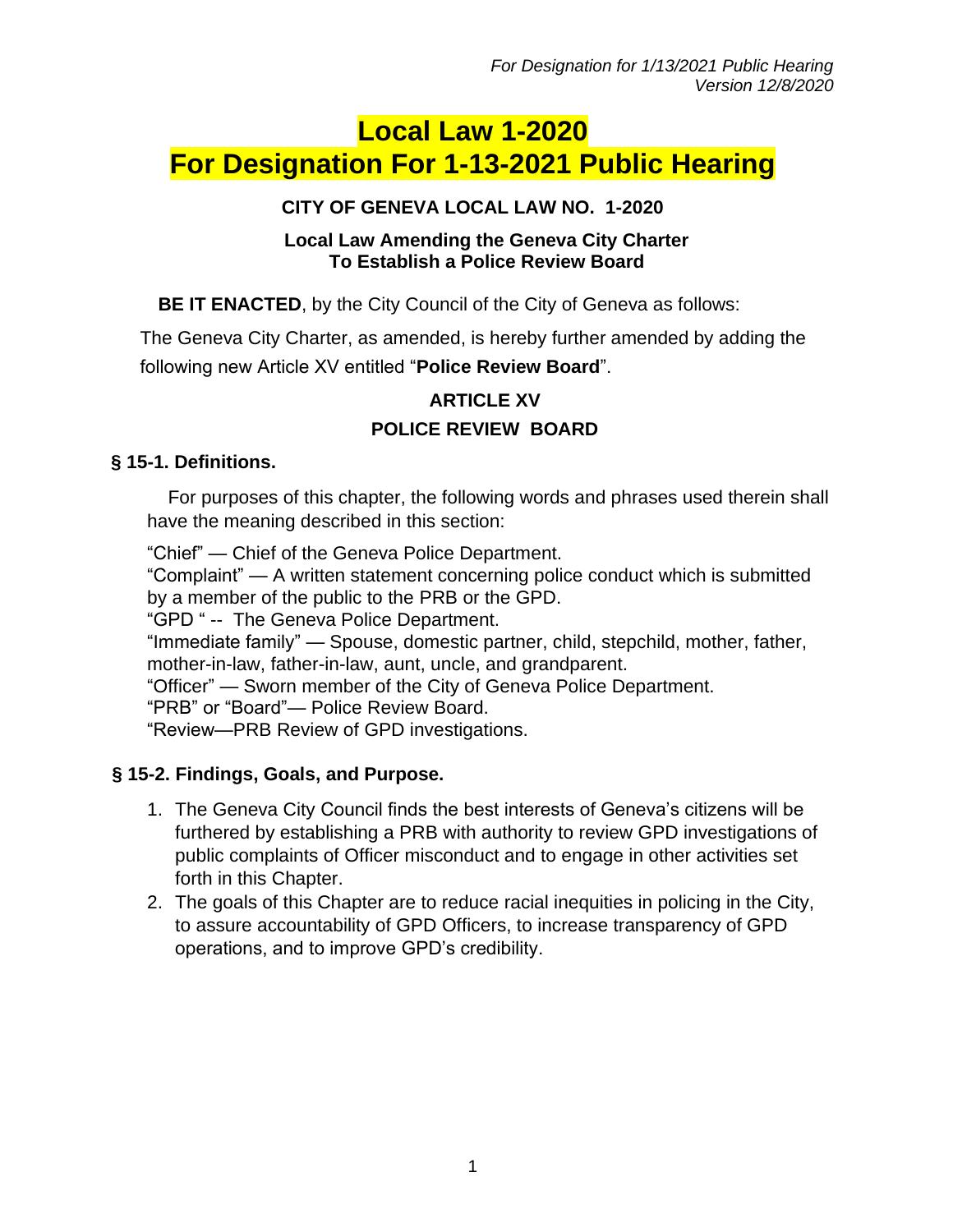# **§ 15-2 continued**

- 3. The Geneva City Council finds establishing an open, fair, and impartial process for review of investigations will further these goals.
- 4. The Geneva City Council finds that the PRB may create and employ a disciplinary matrix in making recommendations to the Chief for discipline subject to the applicable collective bargaining agreements and New York State Law.
- 5. The Geneva City Council finds that the PRB should have authority to assess GPD patterns, practices, policies, and procedures and make recommendations to improve its operations based on information from complaint investigations.
- 6. The establishment of a PRB in this Chapter notwithstanding, the sole authority to discipline Officers shall remain vested in the Chief or his or her delegates, under the supervision of the City Manager pursuant to City Charter section 9.2 or amendments thereto, the New York State Constitution, the New York State Civil Service Law, Section 891 of the Unconsolidated Laws of the State of New York and applicable Collective Bargaining Agreements between the City and the Officers.

# **§ 15-3. PRB Composition, Appointment, Removal and Vacancy.**

The PRB shall consist of nine (9) members appointed by City Council. Members of the Board shall serve terms of three (3) years except for the initial Board, which shall serve staggered terms, as set forth in subdivision 3 below.

#### 1. **Qualifications.**

- A. Members of the Board shall be residents of the City of Geneva for a minimum of twelve (12) months at the time of appointment to the Board.
- B. Membership of the Board shall aspire to reflect the City's diverse community, including, but not limited to: age, race, creed, color, national origin, gender, gender identity or expression, sexual orientation, disability, marital status and source of income.
- C. The Board shall have no members who are current or former employees or their immediate family members of any law enforcement agency.
- D. Board members shall not be current (or within the immediately preceding three (3) year period) City elected officials or immediate family of any incumbent elected official representing/serving any district or municipality in the State of New York. No practicing attorney or their immediate family who represents or has represented a plaintiff or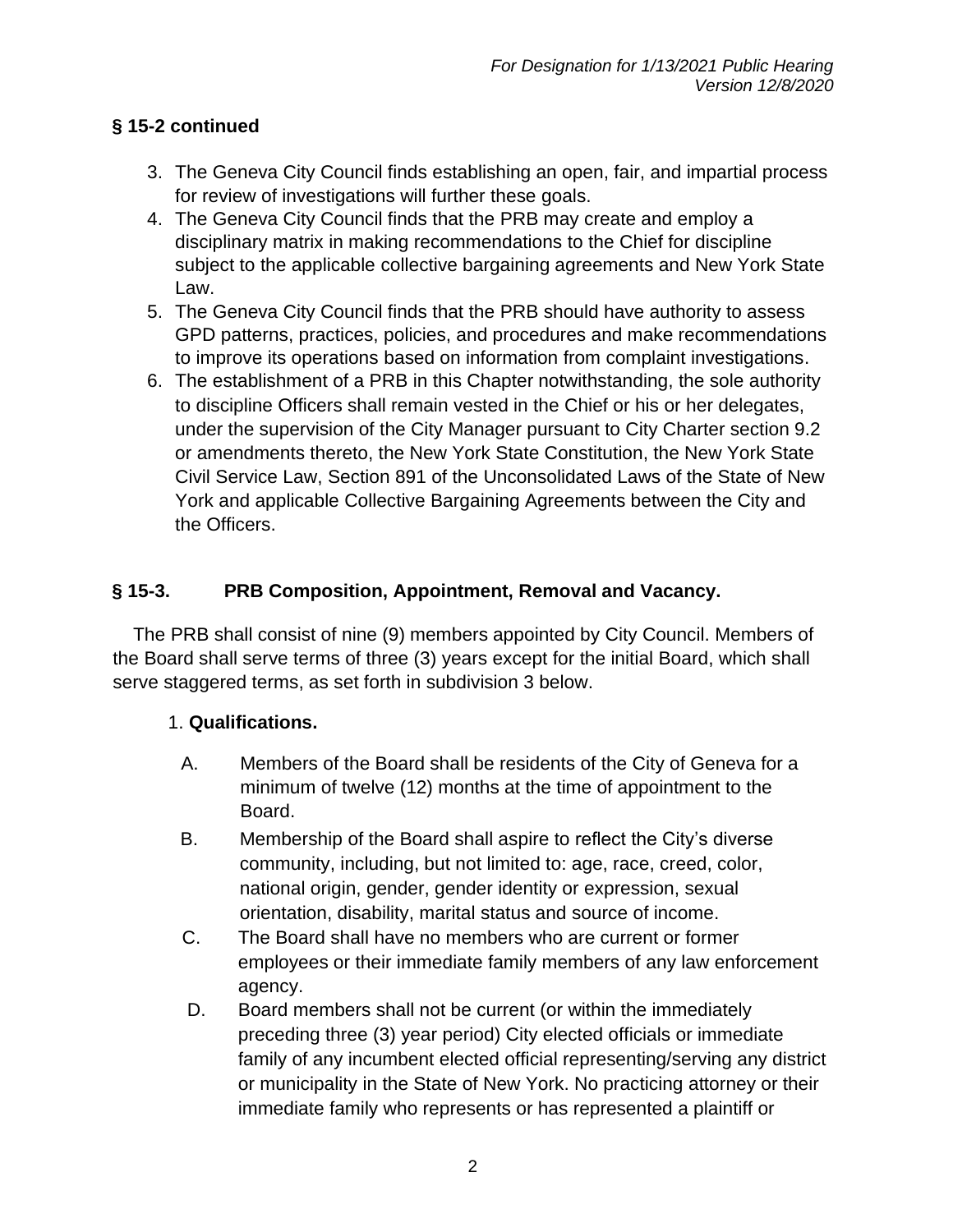#### **§** 15-3 continued

defendant in a police misconduct lawsuit initiated against the GPD within the past ten (10) years shall be a member of the Board. Board members may not represent a complainant or a GPD Officer at Board hearings.

- E. The City Council shall aspire to appoint at least two (2) licensed mental health professionals, and at least one (1) duly licensed attorney in good standing, and one member of the clergy.
- F. Upon a PRB member moving out of the City, the City Clerk shall notify him/her that his/her status as a Board member is terminated.
- G. The provisions of Article 2, Section 5 and Article 3, Section 30 of the Public Officers Law of the State of New York, regarding vacancies, shall apply to all members of the Board.

# 2. **Appointment Process.**

A. Appointments to the initial Board by the City Council shall be made within ninety (90) days from the effective date of this Local Law as follows:

- 1) Applications will be accepted based on qualifications of all city residents.
- 2) Interview process will be performed by City Council based on applications.
- 3) The Mayor will nominate one (1) member.
- 4) Three (3) members; one (1) appointee from each of the three Supervisory Districts: District 1 (Wards 1 & 2); District 2 (Wards 3 & 4); District 3 (Wards 5 & 6).
- 5) Five (5) members from the community at large. Geneva Community Compact and others may submit proposed members for appointment.

B. The City Council retains full authority to appoint members of the Board. The City Council must consider nominations, but is not required to appoint those presented.

C. No individual shall be appointed to the Board without having submitted an application for appointment and having been interviewed by the City Council.

D. The Mayor may appoint a city councilor as a non-voting liaison to the PRB in the same process as utilized for all city boards and committees.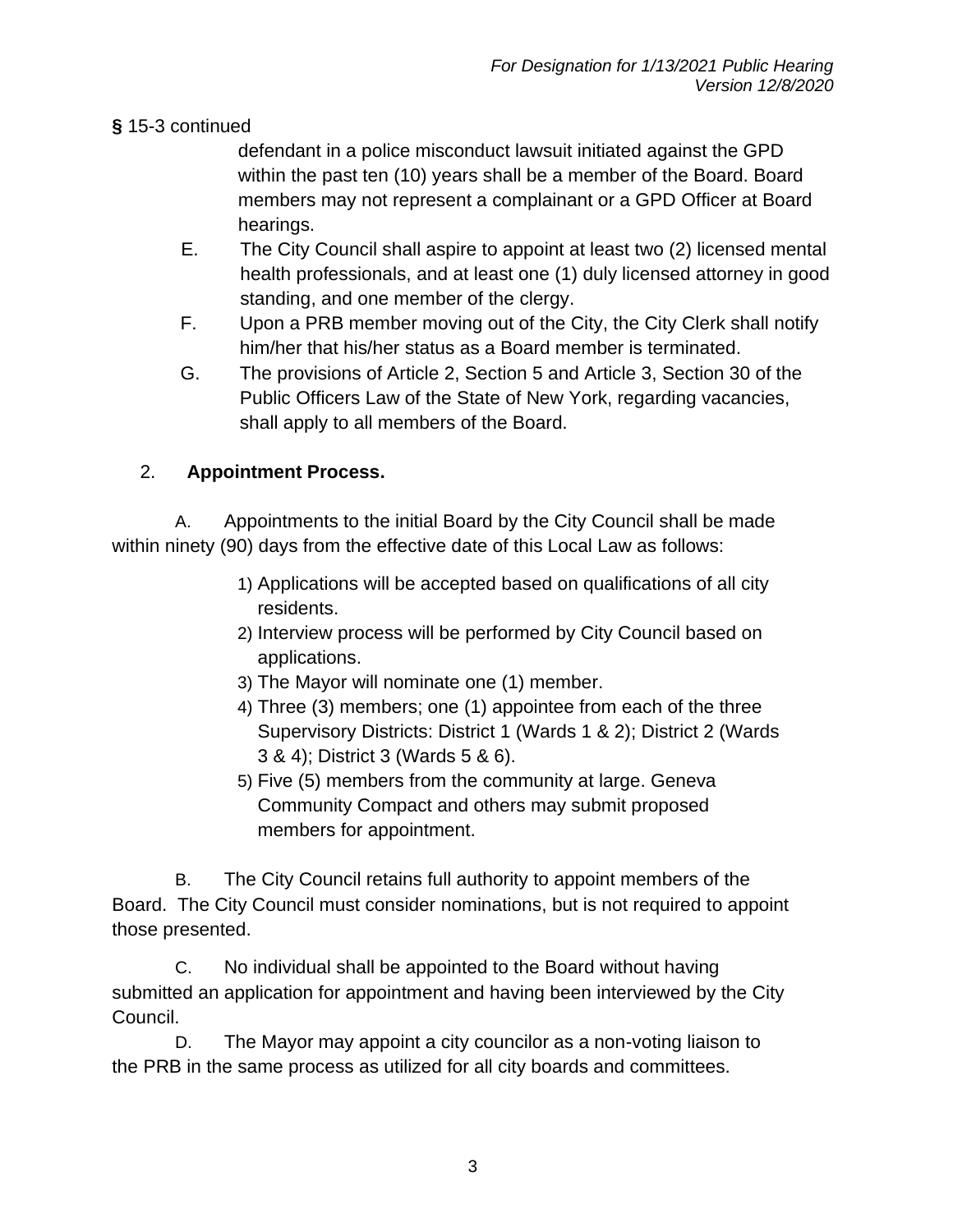#### **§** 15-3 continued

#### 3. **Terms.**

- A. The first term of the initial Board commences when all nine (9) Board members are appointed and ends on December 31st of the following year.
- B. Except for the initial Board, members shall serve staggered three (3) year terms and may be reappointed for another three (3) year term, for a total of six (6) years, after which, the member shall not be reappointed for at least six (6) years.
- C. Except for the initial Board, each term shall commence on January 1st and end on December 31st. The members shall be appointed by the City Council for terms of three (3) years, except the first nine (9) members shall be appointed for staggered terms. Of the initial nine (9) members appointed: a) three (3) members shall be appointed for terms of one (1) year, of whom one (1) shall have been appointed by the City Council pursuant to **§** 15-3 subd. 2. A 2), and two (2) shall have been appointed from the community at large ; b) three (3) members shall be appointed for terms of two (2) years, of whom one (1) shall have been appointed by the City Council pursuant to **§** 15-3 subd 2. A 2), and two (2) shall have been appointed from the community at large; c) three (3) members shall be appointed for terms of three (3) years, of whom one (1) shall have been nominated by the Mayor, one (1) shall have been appointed from the community at large, and one (1) shall have been appointed by the City Council pursuant to **§** 15-3 subd. 2. A 2).

# 4. **Vacancies and Removal.**

A. After the initial nine (9) member Board has been established, the Board shall notify the Mayor, the City Council, the City Manager, and the Community Compact Committee if a board position is vacant. The vacant position shall be filled in the same manner by which it was initially filled, within sixty (60) days of the vacancy. The Board member appointed shall complete the unexpired term of a former member whose term has become vacant prior to the expiration thereof.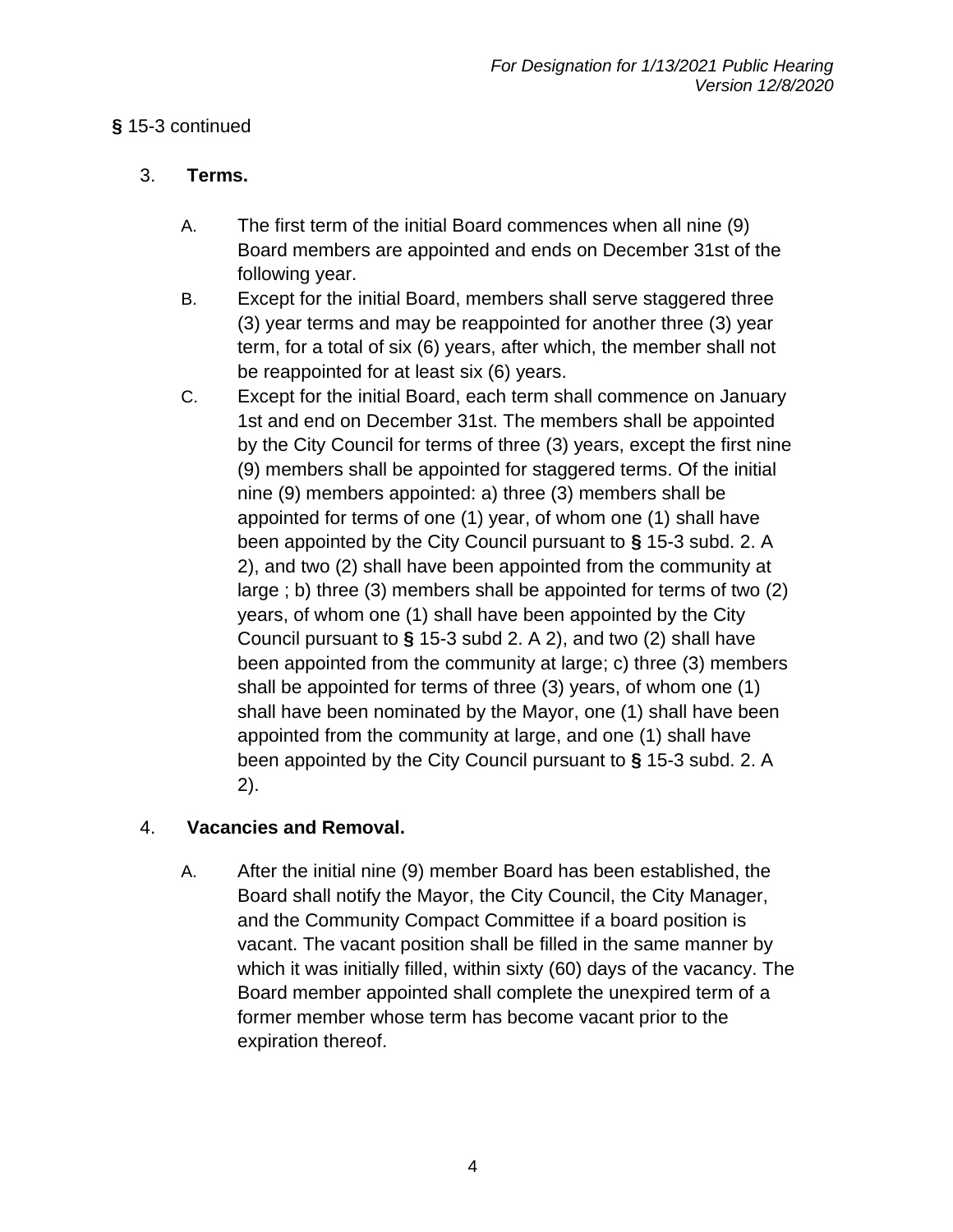#### **§** 15-3 continued

- B. A Board member seeking public office shall resign their seat at the time they announce their candidacy or file their candidacy petitions, whichever happens first.
- C. Inadequate attendance at meetings shall be defined as failure to attend three (3) consecutive board meetings or four (4) meetings in total during a one year period, without good cause as good cause is applied for City Council meetings and absences.
- D. The City Council may remove a PRB Board member by a majority vote for failure to adhere to PRB policies and/or inadequate attendance at PRB meetings.

#### **§ 15-4. PRB Member Responsibilities.**

PRB members shall:

- 1. Conduct themselves at all times in a manner that will maintain public confidence in the fairness, impartiality, and integrity of the PRB.
- 2. Obey all laws and ordinances of the City.
- 3. Obey all laws protecting individual rights to privacy and confidentiality of records.
- 4. Recuse themselves from participating in the review of any complaint in which they have a personal, professional, or financial conflict of interest.
- 5. Avoid ex parte discussion of any matter that comes before the PRB.

#### **§ 15- 5 Conflicts of Interest**.

- 1. No Board Member shall have any interest, financial or otherwise, direct or indirect, or engage in any business or transaction or professional activity or incur any obligation of any nature, which is in substantial conflict with the proper discharge of their duties in the public interest. Any conflict of interest prohibited by Article 18 of the General Municipal Law or by the City of Geneva Code of Ethics shall disqualify a member. Board members may not represent a complainant or a GPD Officer before the Board.
- 2. If a Board member has any personal, business or other financial relationship with a party to or a witness in any matter before the Board, the member shall disclose the situation to the chairperson and shall recuse themselves from deliberations or action in connection with that case.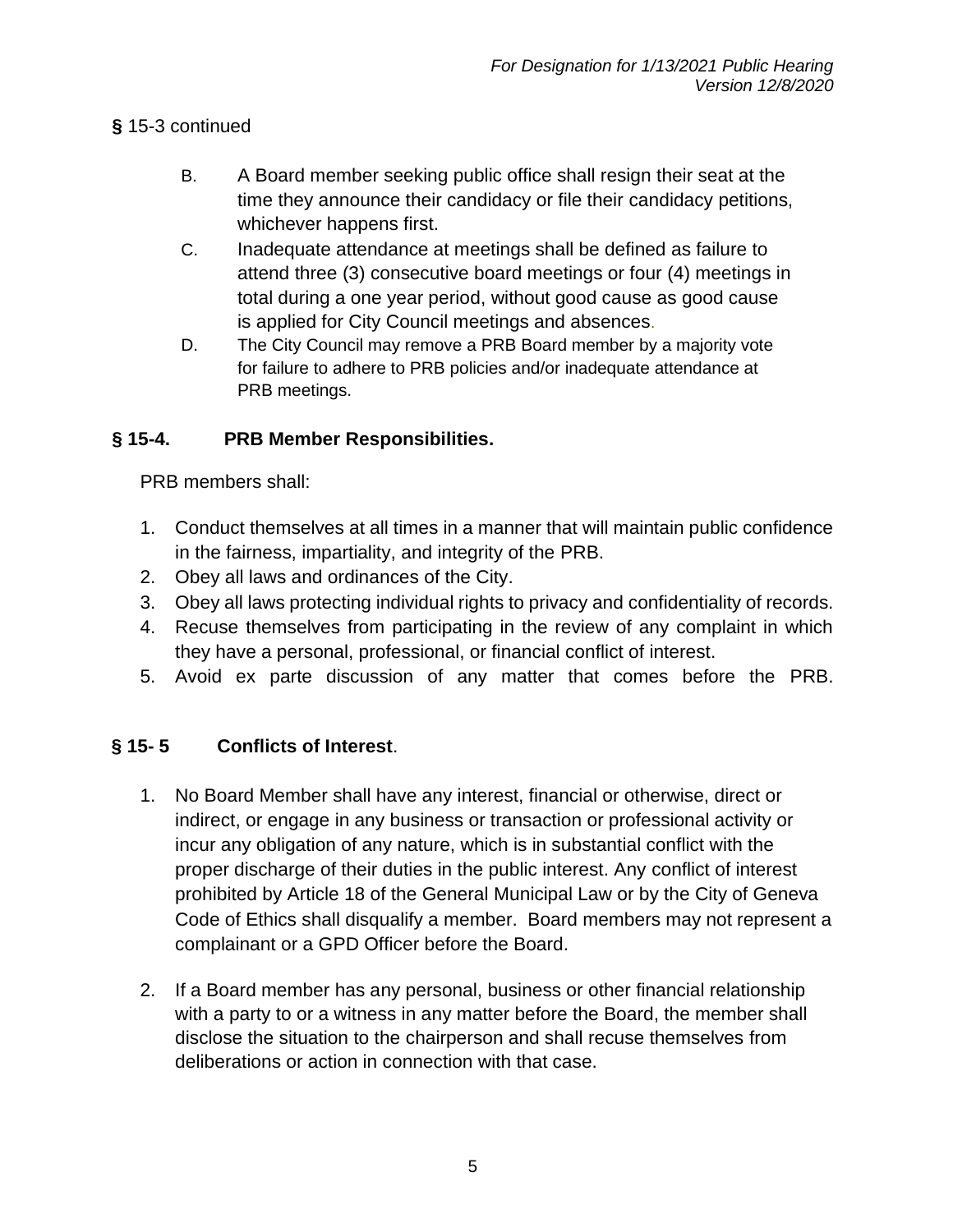#### **§ 15-6. PRB Training, Procedures, Recommendations and Reports, and Outreach.**

1. **Training.** The PRB shall seek and participate in a broad and independent range of training necessary to pursue the duties and responsibilities of the PRB as approved and funded by the City.

Training resources will be recommended by the City Manager in consultation with the PRB. Such Training resources may include individuals and organizations such as law enforcement entities, attorneys, and any national, state, or local resources with expertise and experience in civilian complaints, investigation, police policies, auditing/monitoring, and other appropriate skills and knowledge. The PRB training and orientation may include but not be limited to, the following subjects:

- A. Federal, state, and local law and regulations relevant to law enforcement operations, investigation of police misconduct, and discipline of law enforcement officers.
- B. Racial Profiling;
- C. Implicit bias;
- D. Anti-racism;
- E. Gender identity and sexuality;
- F. Disability rights, including but not limited to physical disabilities, intellectual and developmental disabilities, psychiatric disabilities and traumatic brain injuries;
- G. Classism, poverty and homelessness;
- H. Trauma-informed policing and crisis intervention, including GPD Officer well-being;
- I. Patterns, practices, policies, and procedures of the GPD;
- J. Discipline and remediation, education-based discipline, early warning systems, processes of arbitration/grievances;
- K. GPD "ride-alongs";
- L. Access to GPD training procedures and manuals; and
- M. New York State Public Officers Law, Article 7, known as the "Open Meetings Law".

# **2. PRB Procedures.**

- A. The PRB shall have the authority to decide its rules of operation and its manner of transacting business, subject to City Council Review and approval, federal, state, and local laws, and to the rules set forth in B, C, D, E and F below.
- B. The PRB shall hold regular monthly business meetings.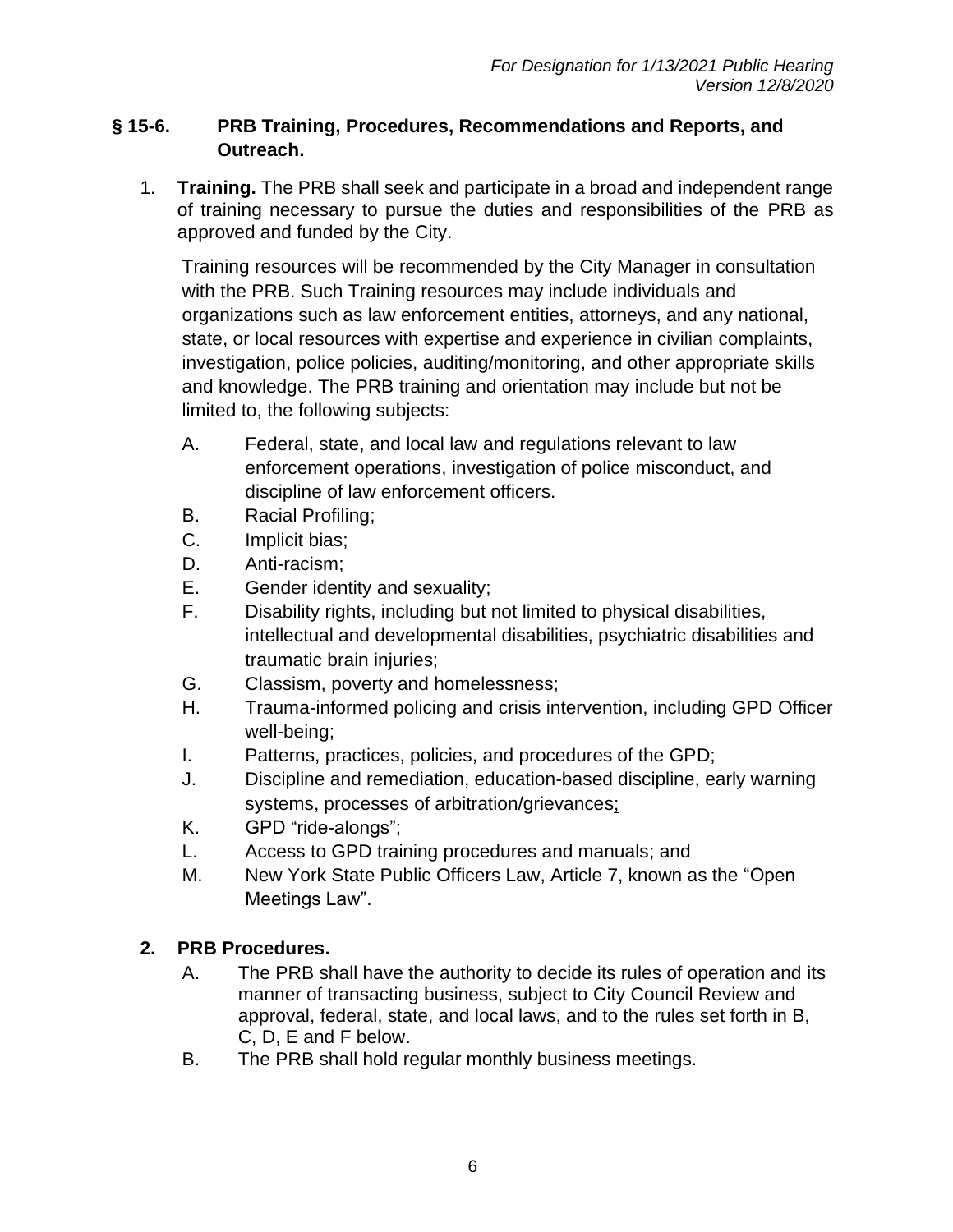#### **§** 15-6 continued

- C. Five members of the PRB shall constitute a quorum. A quorum must be present to conduct business. Five votes shall be required for any action by the PRB.
- D. The PRB shall hold its initial meeting within sixty (60) days after the initial appointments are made. At its initial meeting, the PRB shall select a chairperson and a vice-chairperson and fix the time and place for its regularly scheduled meetings.
- E. The PRB shall hold an annual meeting in January of each year to select a chairperson and a vice-chairperson, and conduct such other business as may be required.
- F. The PRB may conduct both public and closed meetings as allowed or required by the New York State Public Officers Law, Article 7, known as the "Open Meetings Law."

# 3. **PRB Recommendations and Reports.**

- A. The PRB shall file annual reports with the City Council, the City Manager and the Police Chief which contain statistics and summaries of citizen complaints, including a comparison of the PRB's findings with the final determination of the GPD.
- B. The PRB may make recommendations to the City Council and the Police Department regarding law enforcement, crime, crime prevention, and improved relations between the GPD with the community.
- C. The PRB's first annual report shall be filed within twelve (12) months of its initial meeting, and subsequent annual reports shall be filed every twelve (12) months thereafter.

# **§ 15-7. Initiation of Complaints.**

- 1. Every effort shall be made to simplify the procedure for submitting complaints.
- 2. Complaints may be submitted anonymously.
- 3. Complaints will be received, processed, investigated, and assigned a tracking number, notwithstanding procedural errors.
- 4. Complaints may be submitted directly to the PRB, or referred to the PRB by the Mayor, the Council, any Councilmember, or the Chief.
- 5. Complaints may be submitted by telephone to a number to be publicized, in person by delivery to a member of the PRB, or other persons designated by the PRB, by mail addressed to the PRB, 47 Castle Street, Geneva, New York 14456, or by email or web form.
- 6. All complaints shall be reduced to writing. If the complainant does not wish to or is unable to do so, the PRB, or the person receiving or referring the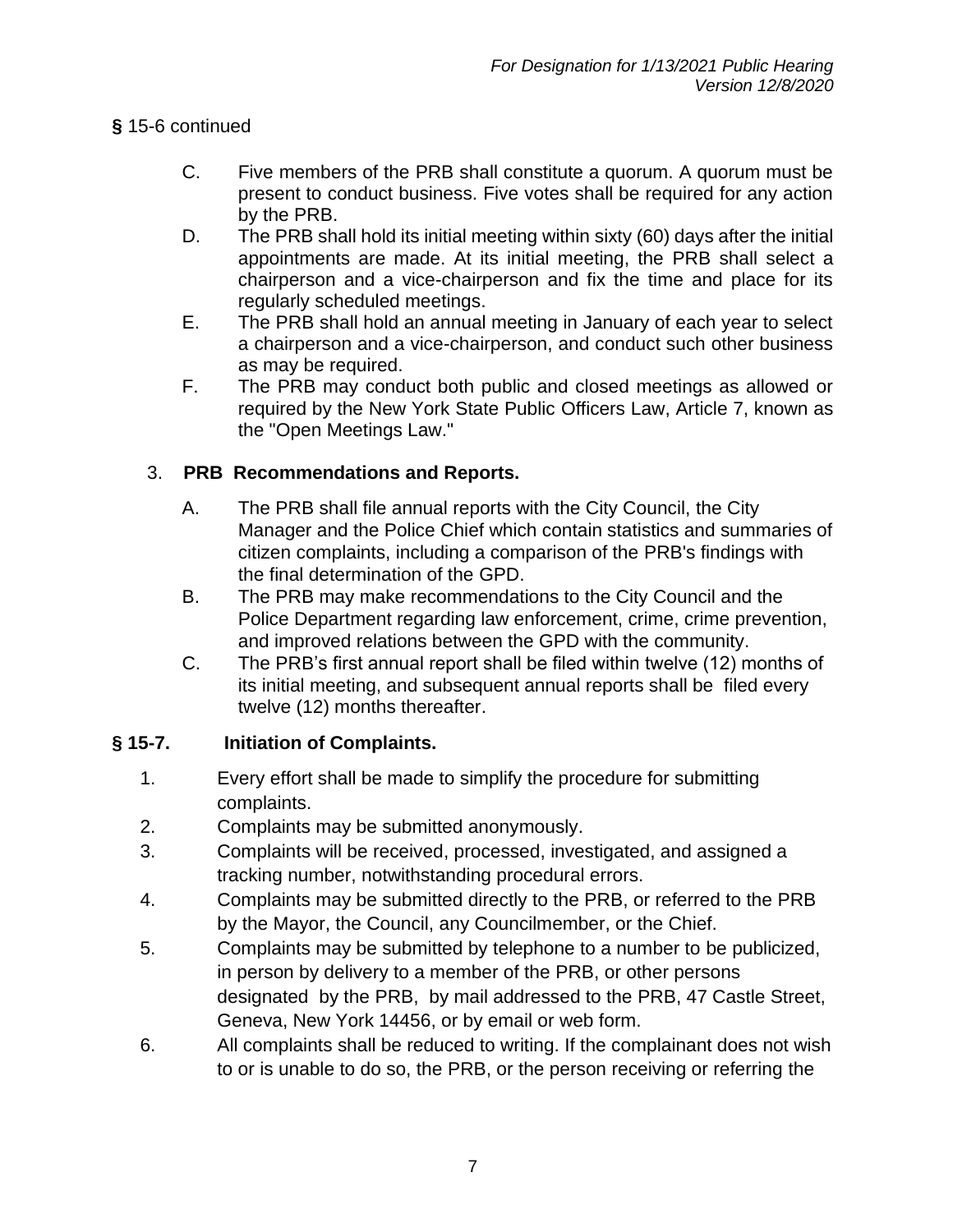# **§** 15-7 continued

- 7. complaint shall prepare a summary of the complaint on the complainant's behalf. In such event, the person preparing the summary of the complaint shall allow the complainant to read it or have it read it to him or her and shall provide the complainant with a copy**,** except where the complainant has elected to remain anonymous.
- 8. Formal PRB review procedures concerning a complaint of misconduct will commence when a PRB member confirms receipt of the complaint or the complaint having been signed by the complainant.
- 9. Complaints shall be dated stamped on receipt by the PRB, and an acknowledgement shall be provided to the complainant.
- 10. The provisions of the New York State Civil Service Law, GPD General Orders, and applicable Collective Bargaining Agreements concerning the timeliness of investigations and discipline shall apply. Complaints of misconduct filed more than eighteen months after the occurrence of the misconduct described in the Complaint shall be logged in and forwarded to the Chief nonetheless for proper review and possible investigation by the GPD with a notation concerning the possible untimeliness the complaint. The GPD shall make an independent determination of the timeliness of the Complaint and report its finding to the PRB within fifteen (15) days of receipt of the Complaint. Such determination shall not be subject to PRB review
- 11. The PRB shall comply with all local, state, and federal confidentiality, privacy and informed consent laws concerning complaints.
- 12. The PRB shall inform complainants of their legal assistance options and the procedure for filing a Notice of Claim against the City pursuant to Article VII of the City Charter.

# **§ 15-8. GPD Procedure for investigating Complaints.**

- 1. Within five (5) days after the PRB receives a complaint, it shall provide a copy, with all documentation, to the Chief who shall immediately commence an investigation. The GPD investigation shall be completed within forty-five (45) days of receipt by it. For good cause shown, and on notice to the PRB, the City Manager may grant extensions of the time to complete the GPD investigation. The PRB shall conduct no investigation pending completion of the GPD investigation.
- 2. If the Chief finds that the GPD Officer(s) may have engaged in criminal conduct, he or she shall refer the matter to the Ontario County District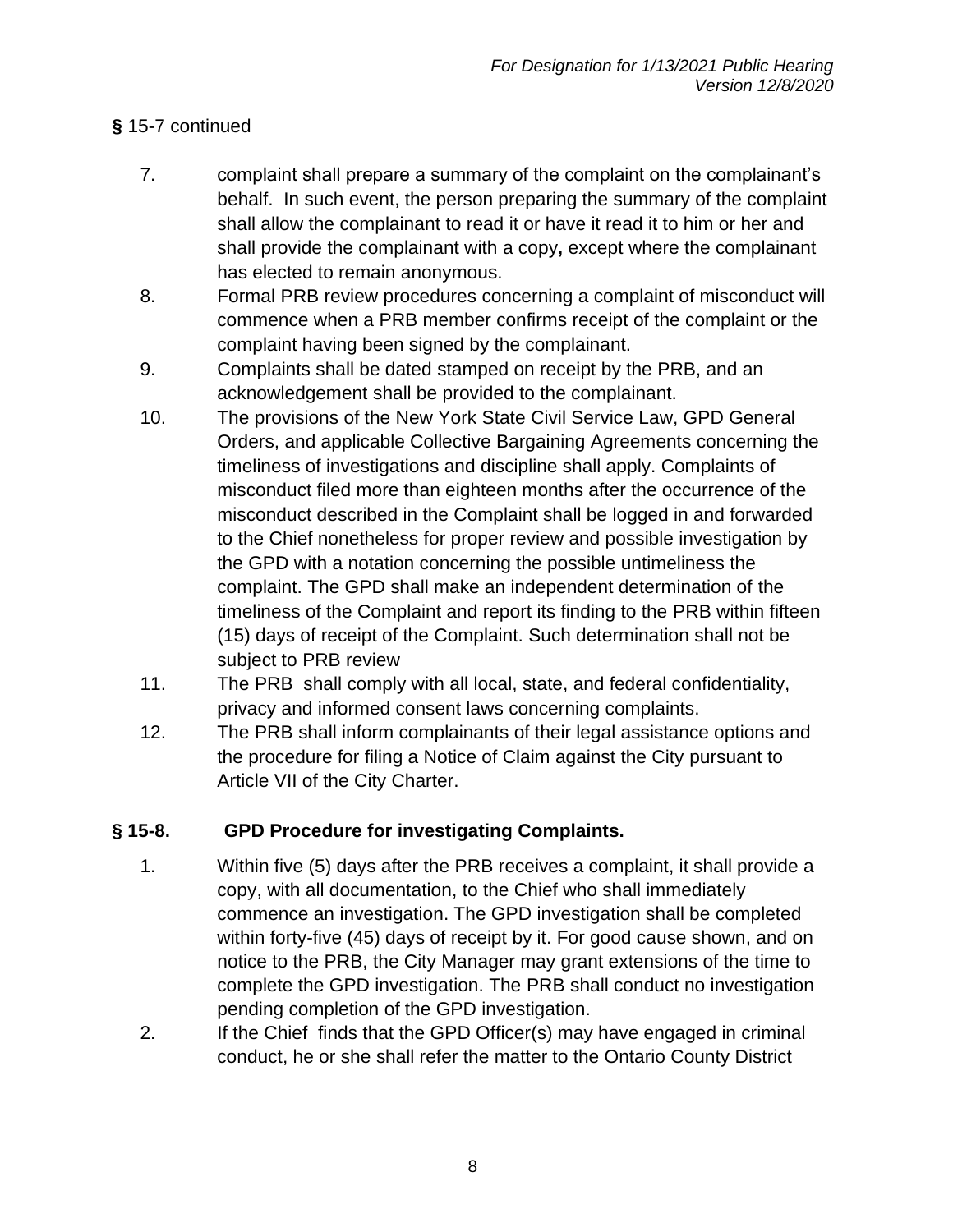# **§** 15-8 continued

- 3. Attorney's Office or the New York State Attorney General's Office and request that their office(s) initiate an investigation.
- 4. The Chief shall share with the PRB all evidence considered by the GPD with the findings and determinations of the GPD internal investigation, unless prohibited by law.
- 5. The Chief may suspend an Officer pursuant to the New York State Civil Service Law and applicable Collective Bargaining Agreements, pending completion of the procedures set forth in this Chapter.
- 6. Within five (5) days of completion of the GPD investigation, the Chief shall provide a copy to the PRB of the results of the GPD investigation, including all documentation relied on. Notwithstanding any of the above, the Chief's actions shall comply with the New York State Civil Service Law, and applicable Collective Bargaining Agreements between the City and the Officers.

# **§ 15-9 PRB Procedure for Review of GPD Determinations of Complaints.**

- 1. After the PRB receives the Chief's determination referred to in section 15- 8 subd "5", the PRB may, by majority vote, decide to conduct its own supplementary investigation**.** The PRB shall provide the Chief prompt notice of the outcome of this vote, including, whether the PRB will conduct its own supplementary investigation
- 2. The PRB is empowered to interview complainants, witnesses, and GPD Officers (subject to *Garrity v. New Jersey,* 385 U.S. 493), and gather other relevant evidence.
- 3. In conducting its investigation, the PRB shall avoid, as much as practical, repeating or duplicating the GPD investigation.
- 4. In furtherance of its investigation, the PRB, may, by majority vote, issue subpoenas signed by the chairperson directing witnesses to appear for interviews and evidence to be produced regarding the Complaint. PRB subpoenas are enforceable pursuant to relevant provisions of Article 23 of the New York Civil Practice Law and Rules.
- 5. Interviews of witnesses and GPD Officers shall be recorded.
- 6. All due process rights, including the right of any witness to have legal counsel present, shall be respected.
- 7. In deciding whether to subpoena witnesses and documents, the PRB shall consider avoiding unnecessary duplication and cost.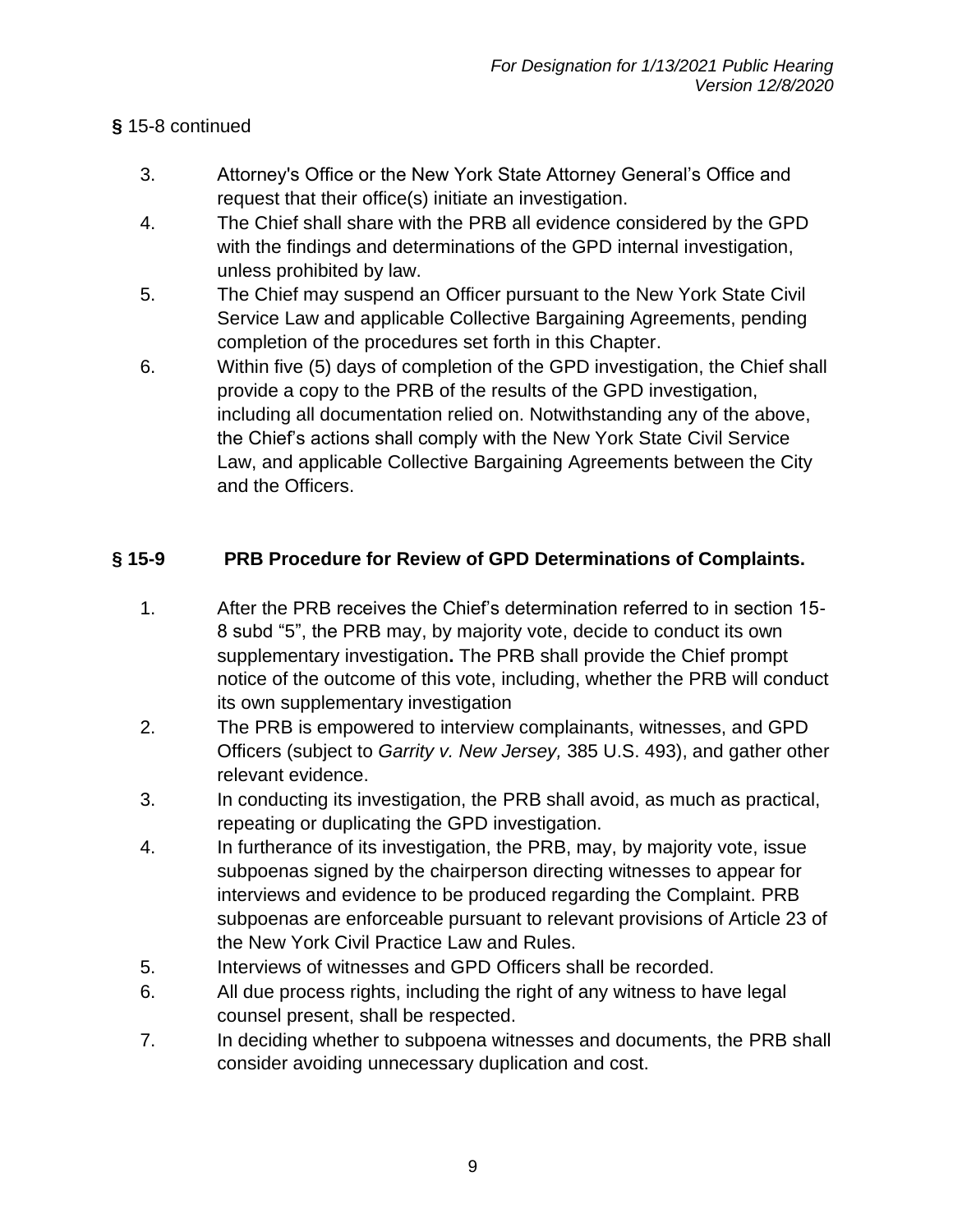#### **§** 15-9 continued

- 8. After its investigation is complete, the PRB shall make a determination regarding the Complaint to the Chief.
- 9. The Chief shall await completion of the PRB investigation, determination and recommendation for discipline, if any, before imposing discipline on an Officer, unless the Chief determines the law GPD General Orders, or exceptional circumstances requires discipline to be imposed earlier. The Chief may consider but is not bound by the PRB recommendation. Notwithstanding any of the above, the Chief's actions shall comply with the New York State Civil Service Law, and applicable Collective Bargaining Agreements between the City and the Officers.

#### **§ 15-10. PRB Determinations:**

- 1. After completing its review of the Chief's determination and its own review and investigation, if any, the PRB shall make a determination as follows:
	- A. **EXONERATED:** The act alleged occurred and was legal, proper and justified.
	- B. **UNFOUNDED:** The act alleged did not occur.
	- C. **NOT SUSTAINED:** Insufficient evidence exists to prove or disprove the allegation.
	- D. **SUSTAINED:** The act complained of did occur and constituted a violation of policy, procedure, rules, regulations, or statute.
	- E. **MISCONDUCT NOTED:** Act(s) of misconduct that were discovered during the investigation that were not alleged in the complaint.
	- F. **TRAINING ISSUE:** Act occurred due to lack of or insufficient training.
	- G. **WITHDRAWN BY COMPLAINANT:** The Complainant expresses a desire to terminate the investigation and no longer pursue the complaint. Whenever possible, a written signed statement withdrawing the complaint will be obtained from the Complainant.
	- H. **NO FINDINGS/CLOSED (OFFICE):** An allegation is closed because the complainant failed to cooperate with the investigation or other circumstances exist that prevent the investigation from being properly completed.
	- I. **POLICY ISSUE/POLICY FAILURE:** Act occurred due to lack of, poorly designed, or outdated police policy. This finding will be used when the employee followed existing departmental policy or procedure but, upon review, that policy or procedure appears flawed or needs revision.
- 2. The PRB determination shall be completed within thirty (30) days of receipt of the Chief's determination. Extension of the time to complete the PRB determination may be granted by the City Manager on notice to the Chief and for good cause shown.
- 3. Decisions of the PRB shall be made by a majority vote of the entire Board.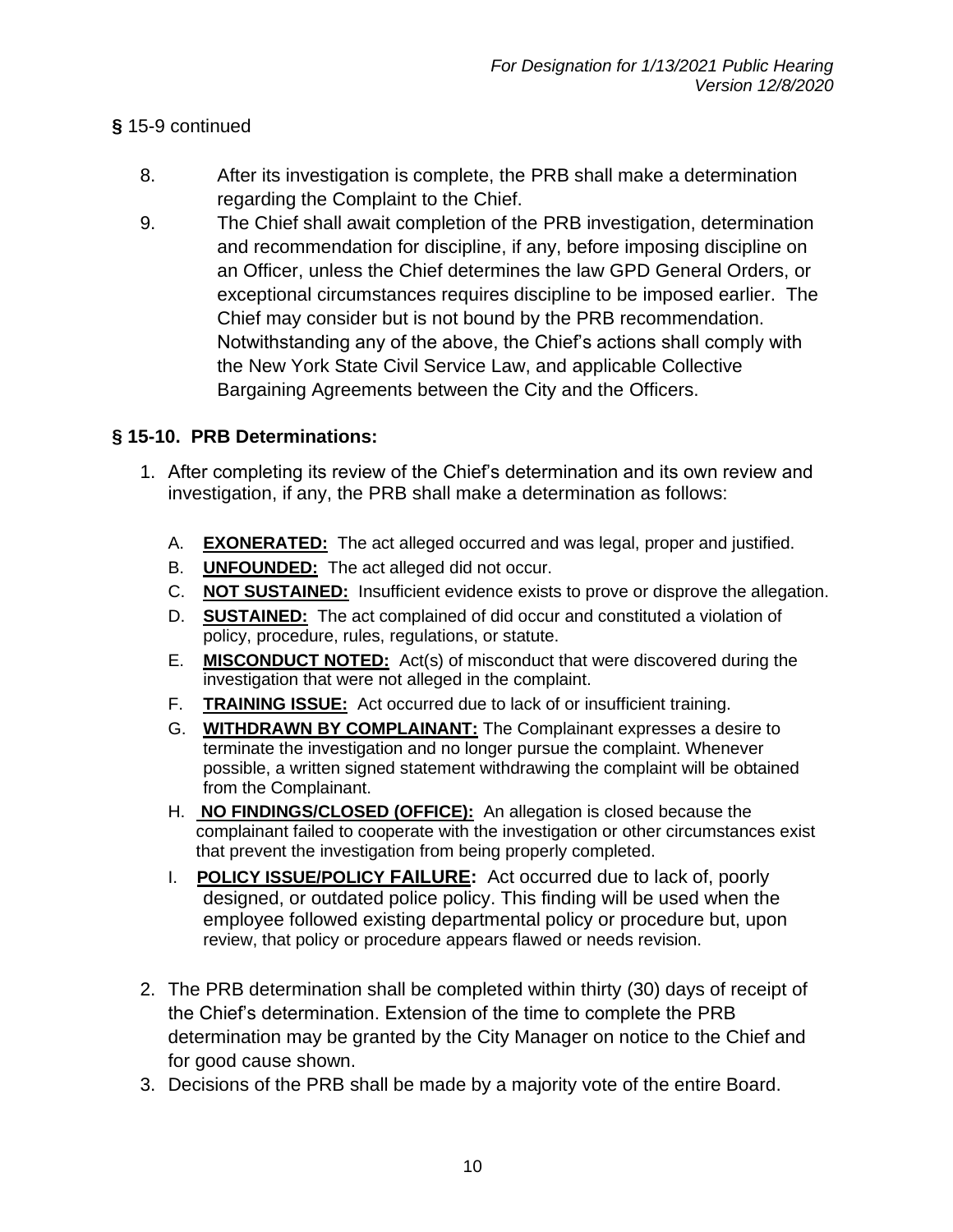# **§** 15-10 continued

- 4. Deliberations of the PRB shall be confidential and confined to the PRB members and their legal advisor(s).
- 5. The PRB shall issue a Notice of Decision as described in Section § 15-11.

# **§ 15-11. Procedures After PRB Determination Is Made.**

- 1. Complaint determinations made by the PRB will be documented in a Notice of Decision setting forth the findings of fact and reasoning of the PRB. If a PRB member dissents from the majority's decision, the dissenter(s) may provide a written statement of his/her/their findings of fact and reasoning.
- 2. PRB Notices of Decision shall be provided to all parties with any confidential information redacted pursuant to all local, state, and federal law.
- 3. If the PRB finds that the GPD Officer(s) may have engaged in criminal conduct, it shall refer the matter to the Ontario County District Attorney's Office or the New York State Attorney General's Office and request that their office(s) initiate an investigation.
- 4. The PRB shall notify the complainant and the Chief, in writing within five (5) business days, of the PRB's findings and recommendations. It shall be the responsibility of the Chief to notify the GPD Officer(s) who were the subject(s) of the PRB's findings and decision.
- 5. PRB determinations may include disciplinary recommendations to the Chief, including but not limited to counseling, reprimand, retraining, suspension, demotion, or dismissal.
- 6. There shall be no appeal from the PRB determination.
- 7. Within ten (10) days of the receipt of a PRB Notice of Decision, the Chief shall make his or her final determination, including regarding disciplinary action, if any.
- 8. The Chief shall provide the PRB with a written explanation of his or her decision to discipline or not discipline any Officer(s) and a description of the discipline imposed, if any, and shall explain why, including how it may differ from the PRB recommendation. Notwithstanding any of the above, the Chief's actions shall comply with the New York State Civil Service Law, Section 891 of the Unconsolidated Laws of the State of New York, and applicable Collective Bargaining Agreements between the City and the Officers.
- 9. Upon provision of the written explanation referred to in subdivision 7 above, the Chief may initiate disciplinary proceedings, if any, pursuant to the City Charter, the New York State Civil Service Law, and applicable Collective Bargaining Agreements.
- 10.In matters of Police Discipline, the Chief maintains full authority to decide discipline subject to the City Charter, the New York State Civil Service Law, and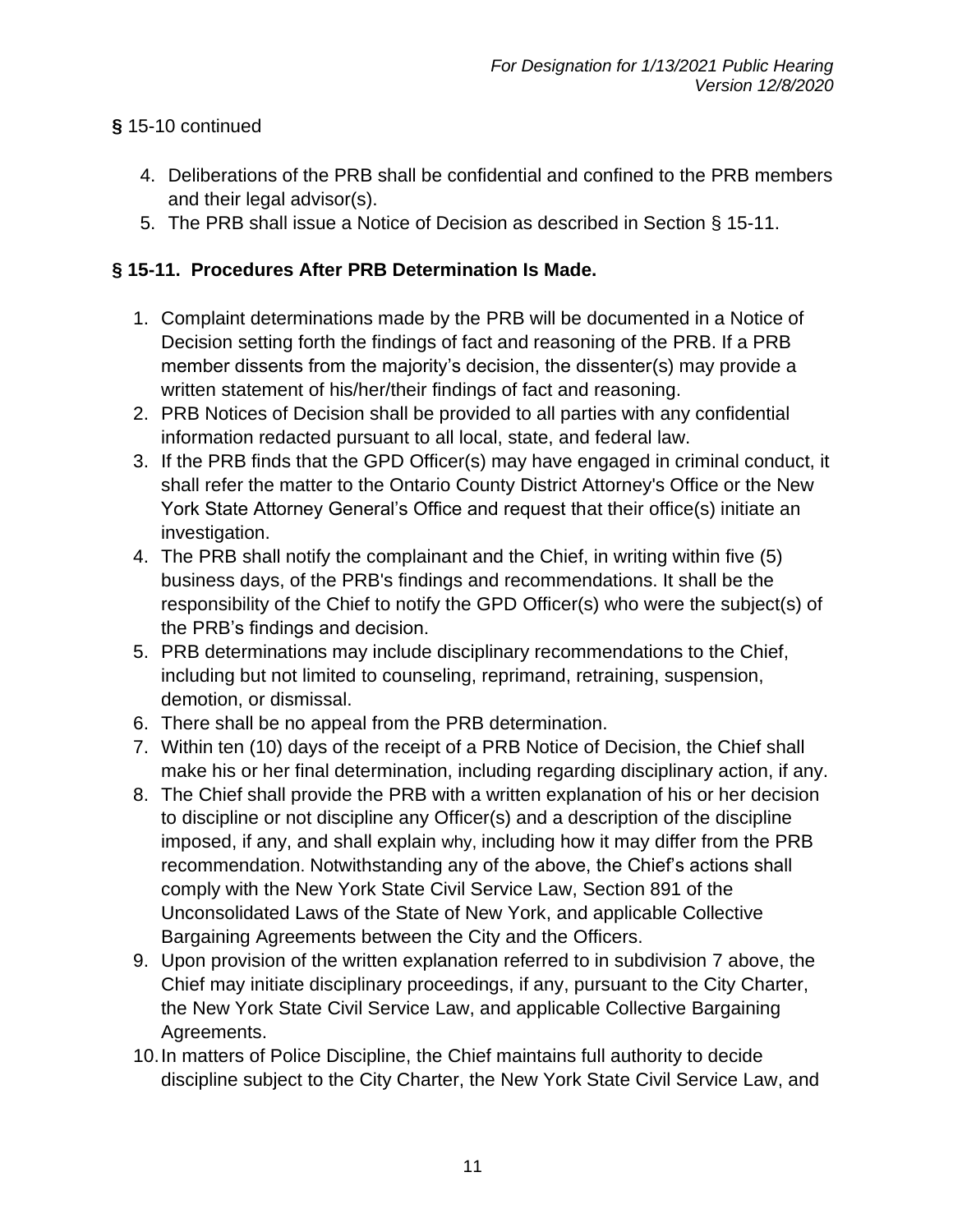## **§** 15-11 continued

Collective Bargaining Agreements between the City and the Officers. The authority of the PRB is at all times limited to an advisory role.

# **§ 15-12. Suspension of proceedings.**

All proceedings on the Complaint by the GPD and the PRB shall be suspended upon notice of an investigation of the circumstances of the Complaint by the Ontario County District Attorney's Office or the New York State Attorney General's Office until completion of such investigation at which point GPD and/or PRB can restart proceedings if appropriate as provided for in this Article XV.

#### **§ 15-13. Review of GPD Policies and Procedures**

1. From time to time, the PRB may send its policy recommendations to the Chief, the City Manager, and City Council, including any recommendations related to procedures, patterns, practices, and disciplinary matrix. Any recommendations or analysis shall be included in the PRB's annual report.

2. The PRB's recommendations may address, but are not limited to: conduct and policies exhibiting bias against individuals based on race, gender, sexual orientation, perceived sexual orientation, gender identity, disability and perceived disability; use of force both lethal and non-lethal; de-escalation policies; vehicle and foot pursuits; use of canines; failure to acknowledge and/or accommodate the needs of people with disabilities including but not limited to physical disabilities, intellectual and developmental disabilities, psychiatric disabilities, traumatic brain injuries; and human rights issues.

3. Within thirty (30) days of receiving the recommendations, the Chief shall provide the PRB, the Mayor, the City Manager, and the City Council with a written explanation of why the Chief agrees or disagrees with the policy recommendations.

4. The Chief shall provide a timeline to the PRB indicating implementation of each recommendation or an explanation of the determinations not to implement said recommendation.

5. The PRB may make public whether its recommended policy recommendation(s) and/or matrix(s) have been implemented.

6. Subject to confidentiality laws and regulations, the PRB, upon a majority vote, may request specific GPD Body camera footage in order to review active complaints and repetitive, related previous complaints that may have policy implications and such access shall not be unreasonably withheld.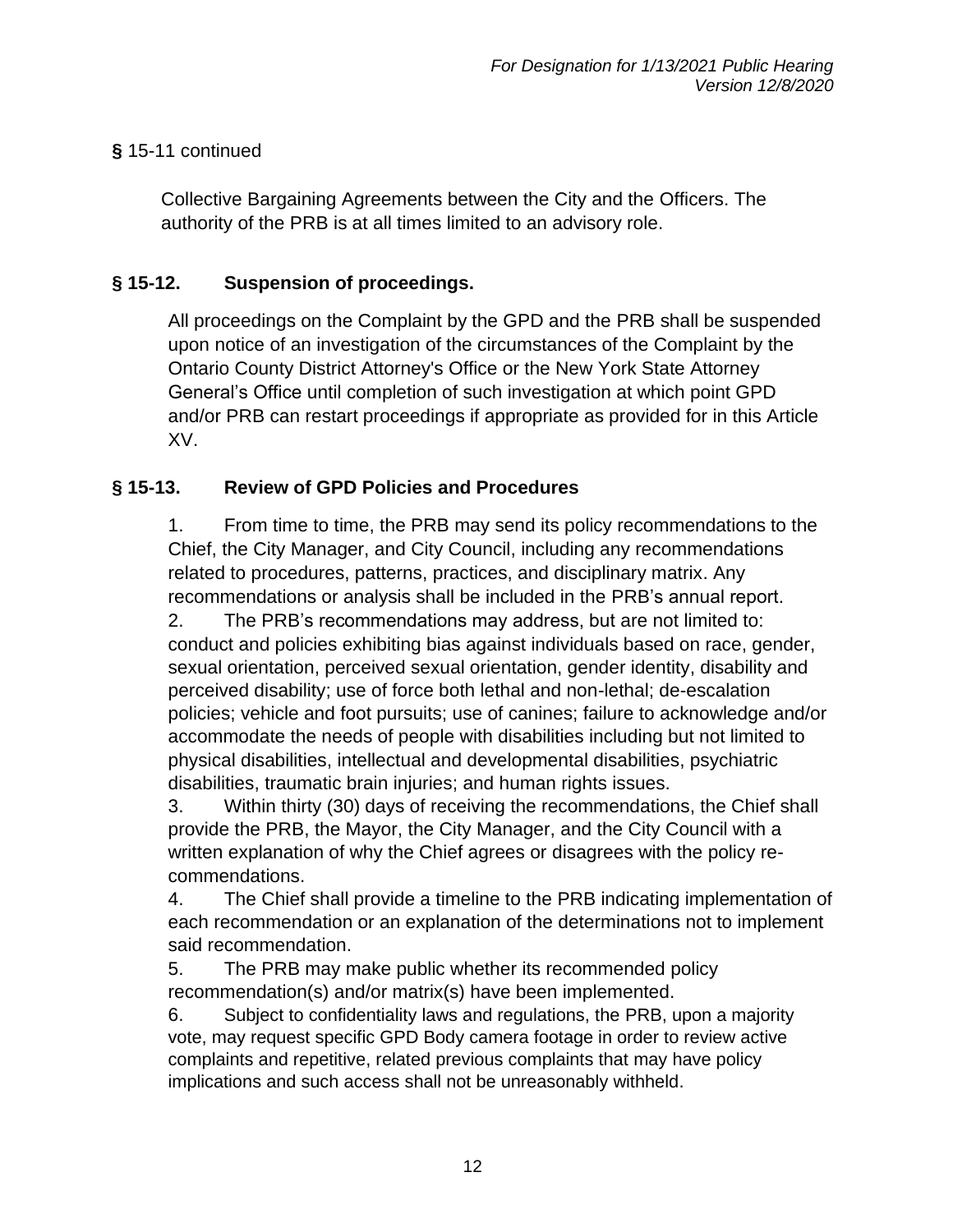# **§ 15-14. Public Reporting.**

- 1. The PRB shall publish monthly data on the receipt and dispositions of complaints.
- 2. All Complaints shall be issued a public tracking number, which shall be included in the annual report.
- 3. The PRB shall provide an annual report to the City Council, made available to the general public on the City's website, documenting:
	- A. The total number and type of complaints and the Wards in which they occurred;
	- B. The public tracking number of each complaint;
	- C. Detailed information that is legally available to the PRB, not subject to privilege or privacy protection, including the number of previous complaints against the GPD Officer(s) named therein within ten (10) years of the incident and whether or not those complaints were sustained; the PRB shall comply with local, state, and federal law and redact any information that may not be disclosed publicly;
	- D. The number of times and the types of use of force used per complaint and the total number of times and types of use of force used, the number of times pepper spray was deployed, the number of times and types of pain compliance tactics used, the number of times and types of use where a Taser was deployed;
	- E. In the event that a GPD Officer uses his/her firearm, the report shall include:

i.) the type of weapon used (firearm, brand, type); ii.) the number of shots fired; iii.) the range from which the firearm was fired; iv.) injuries sustained by the complainants or GPD Officer(s), and/or any bystanders or animals; v.) any medical care provided and what type; and vi.) whether the person or animal was killed;

- F. The number of cases where the PRB's disciplinary recommendation was enforced by the Chief and the sanctions imposed by the Chief;
- G. The number of cases where the Chief rejected the PRB's disciplinary recommendation;
- H. The number of cases reviewed by the PRB; the number of complainants contacting the PRB but not following through with the complaint; the length of time each case was pending before the PRB; and, the number of complainants who filed a notice of claim against the City while their complaint was being considered by the PRB.